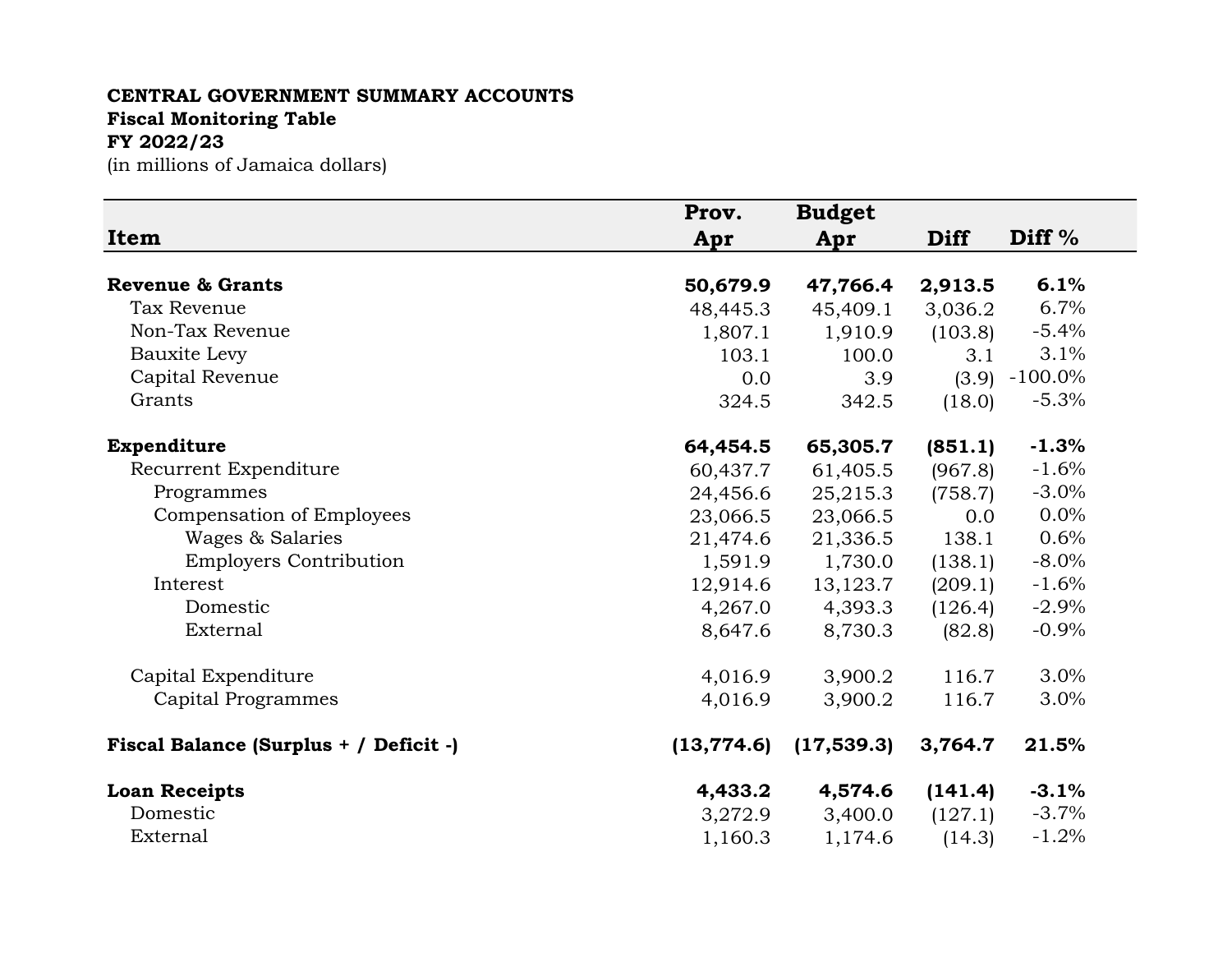| <b>Other Inflows (inc'ds PCDF)</b>      | 105.3       | 101.1       | 4.2     | 4.2%     |
|-----------------------------------------|-------------|-------------|---------|----------|
| <b>Other Outflows</b>                   | 0.0         | 0.0         | 0.0     | $0.0\%$  |
| Amortization                            | 7,943.1     | 7,972.0     | (28.9)  | $-0.4%$  |
| Domestic                                | 5,394.1     | 5,374.7     | 19.4    | $0.4\%$  |
| External                                | 2,549.0     | 2,597.3     | (48.3)  | $-1.9\%$ |
| Overall Balance (Surplus + / Deficit -) | (17, 179.2) | (20, 835.6) | 3,656.4 | 17.5%    |
| Primary Balance (Surplus + / Deficit -) | (860.1)     | (4, 415.6)  | 3,555.5 | 80.5%    |

## **DETAILS OF REVENUE**

## **FY 2022/23**

(in millions of Jamaica dollars)

| <b>Item</b>                | Prov.<br>Apr | <b>Budget</b><br>Apr | <b>Diff</b> | Diff $%$  |
|----------------------------|--------------|----------------------|-------------|-----------|
| Revenue & Grants           | 50,679.9     | 47,766.4             | 2,913.5     | 6.1%      |
| Tax Revenue                | 48,445.3     | 45,409.1             | 3,036.2     | 6.7%      |
| Income and profits         | 10,730.1     | 10,735.4             | (5.3)       | 0.0%      |
| Bauxite/alumina            | 0.0          | 0.0                  | 0.0         | $0.0\%$   |
| Other companies            | 917.5        | 946.1                | (28.6)      | $-3.0\%$  |
| <b>PAYE</b>                | 8,060.9      | 7,379.9              | 681.0       | 9.2%      |
| Tax on dividend            | 236.1        | 157.7                | 78.4        | 49.7%     |
| Other individuals          | 374.1        | 519.6                | (145.5)     | $-28.0\%$ |
| Tax on interest            | 1,141.6      | 1,732.1              | (590.6)     | $-34.1%$  |
| Production and consumption | 18,793.2     | 18,243.3             | 549.9       | 3.0%      |
| <b>MBT</b>                 | 9.1          | 0.0                  | 9.1         |           |